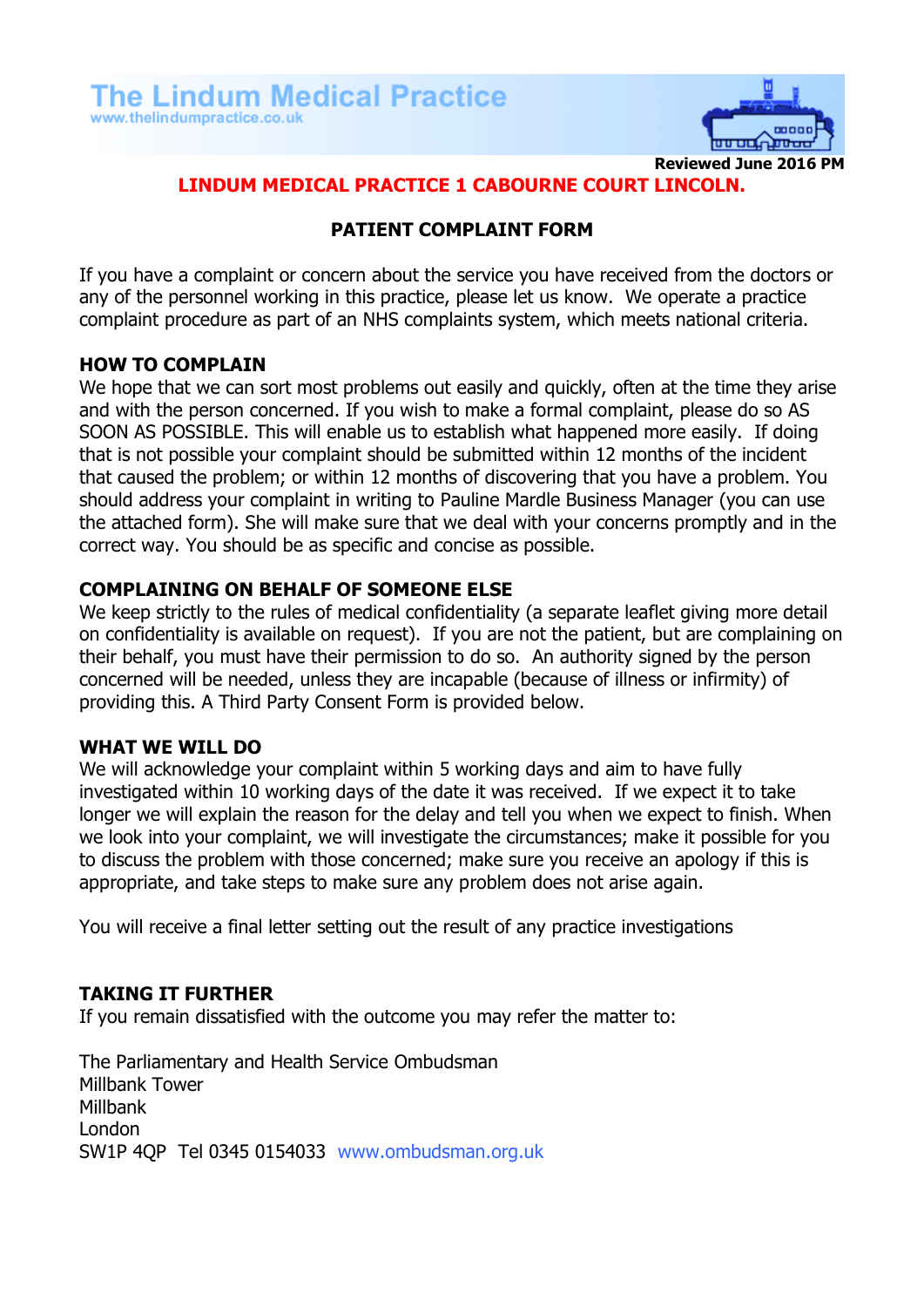

# **COMPLAINT FORM**

## LINDUM MEDICAL PRACTICE

Patient Full Name:

Date of Birth: Address:

Complaint details: (Include dates, times, and names of practice personnel, if known)

SIGNED………………………………….Print name…………………………(Continue overleaf if necessary)